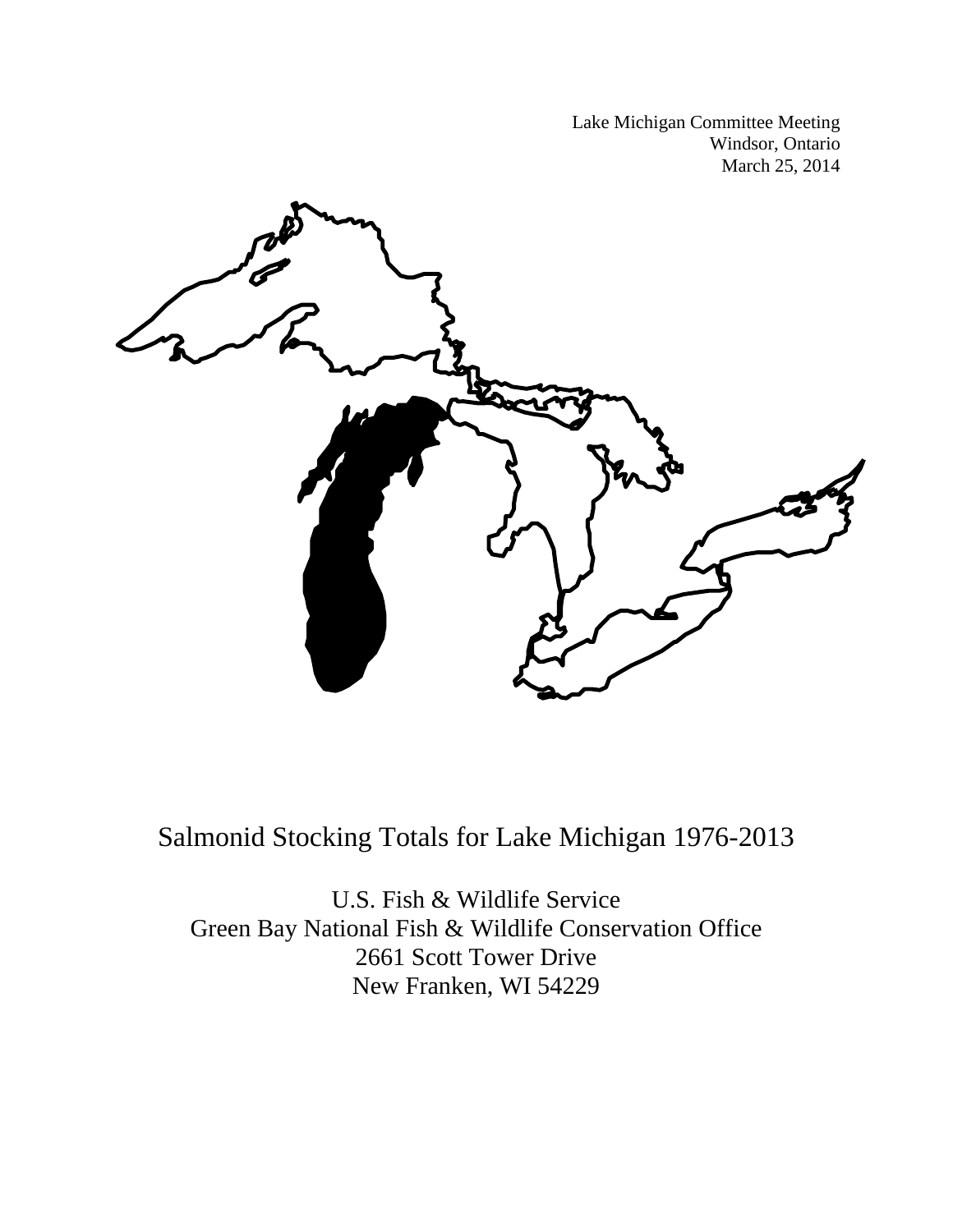The Great Lakes Fishery Commission's fish stocking database is designed to summarize federal, provincial, state, and tribal fish stocking events. This database contains agency provided records dating back to the 1950's and is available online at: [\(http://www.glfc.org/fishstocking/\)](http://www.glfc.org/fishstocking/). The purpose of this report is to briefly summarize the information in the GLFC database for Lake Michigan federal lake trout stocking and stocking rates of all salmonids within state waters of Lake Michigan (Table 1). A summary of lake trout stocking locations, described by priority area in *A Fisheries Management Implementation Strategy for the Rehabilitation of Lake Trout in Lake Michigan* (Dexter et al. 2011), is also included (Figure 1, Table 2). Total numbers of Service stocked lake trout are shown by statistical district for the time series 1976 – 2013 in Table 3 while salmonid stocking totals for each state are described in Tables 4-7 (Wisconsin, Illinois, Indiana, and Michigan, respectively).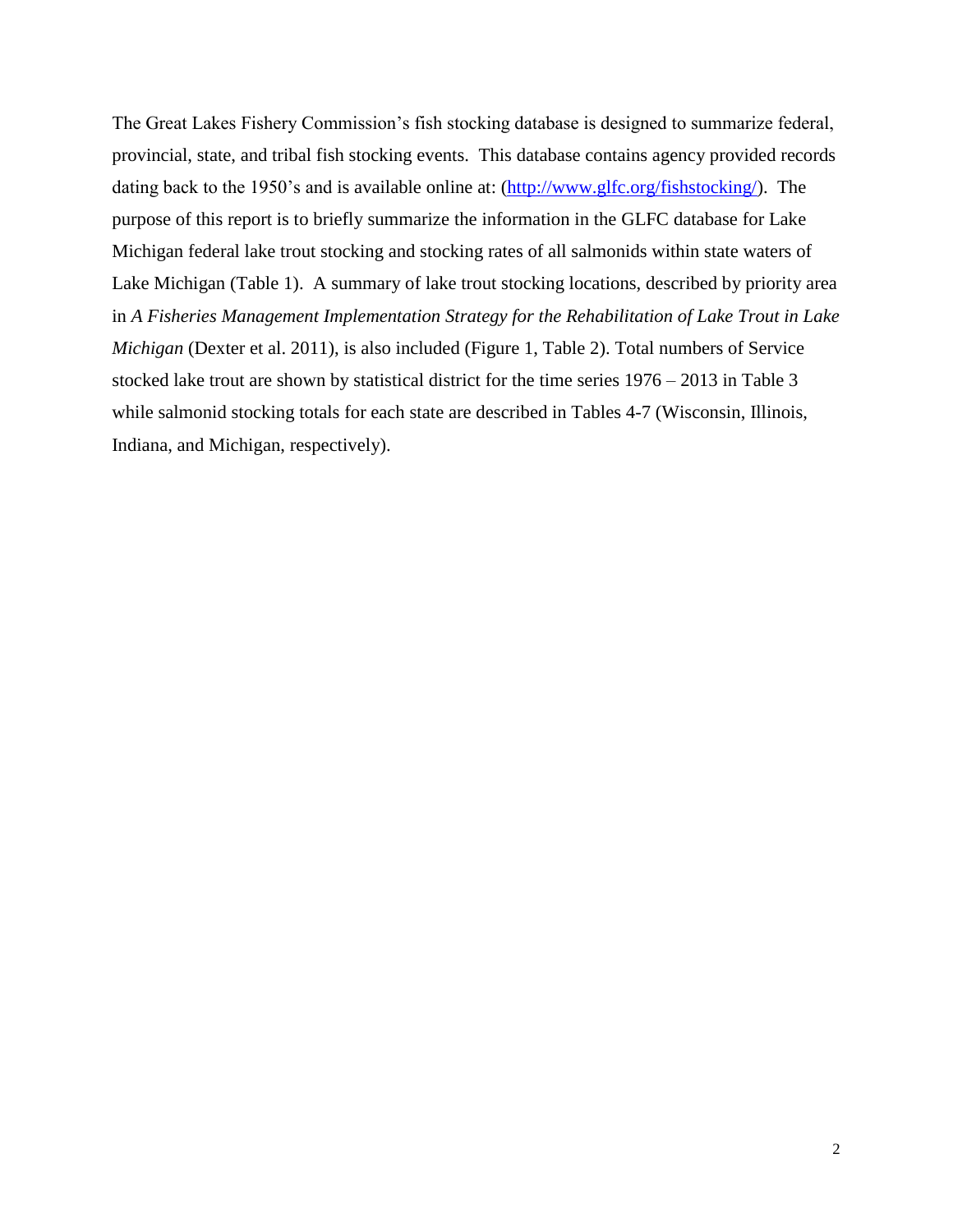## Figure 1. First and 2nd priority areas as described in *A Fisheries Management Implementation Strategy for the Rehabilitation of Lake Trout in Lake Michigan* (Dexter et al. 2011).

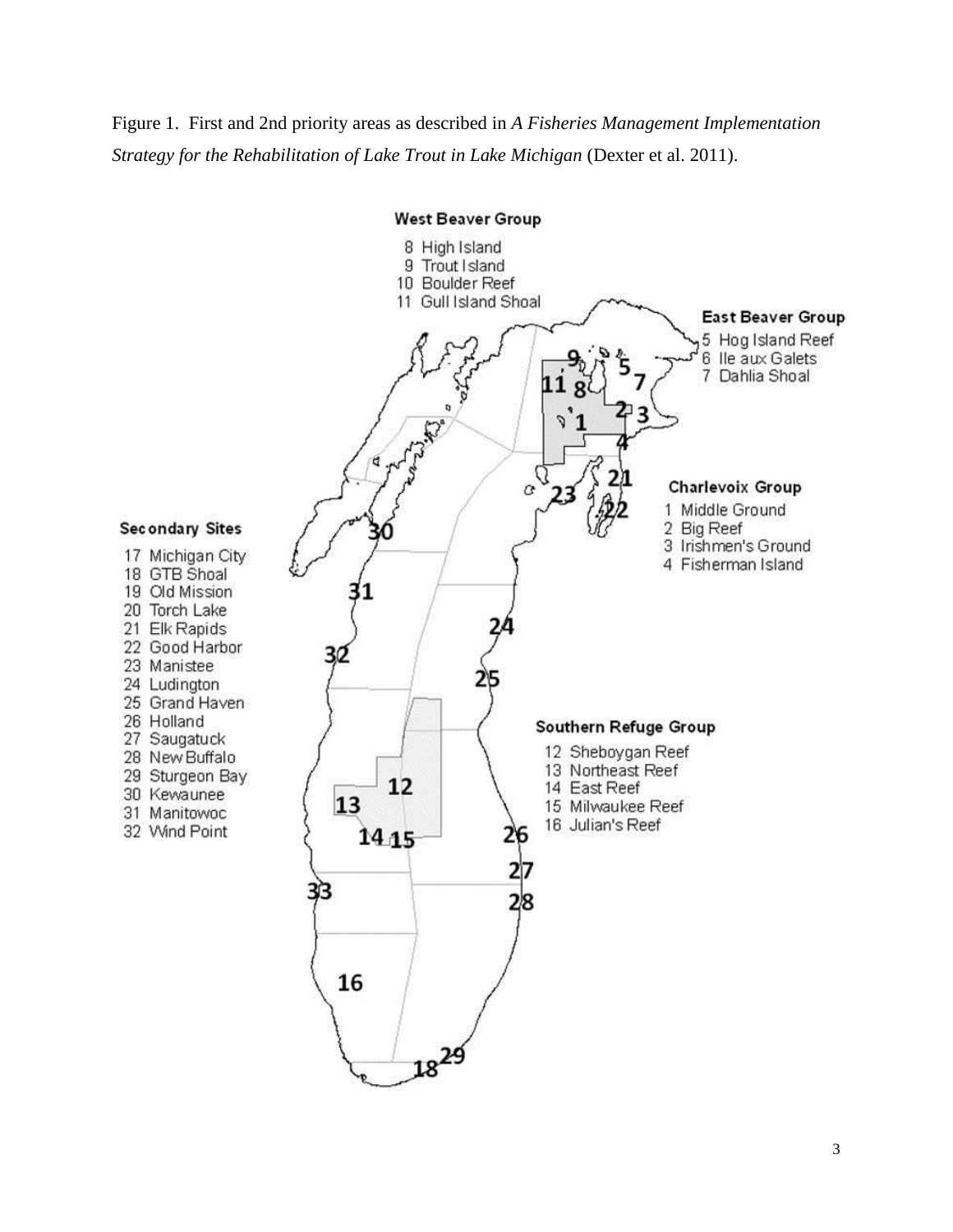|         | Atlantic | <b>Brook</b> | <b>Brown</b> | Chinook | Coho   | Lake  | Rainbow |        |        |
|---------|----------|--------------|--------------|---------|--------|-------|---------|--------|--------|
|         | Salmon   | Trout        | Trout        | Salmon  | Salmon | Trout | Trout   | Splake | Total  |
| 1976    | 0.020    | 0.075        | 1.129        | 3.317   | 3.196  | 2.548 | 1.863   | 0.000  | 12.148 |
| 1977    | 0.019    | 0.643        | 1.160        | 2.977   | 3.087  | 2.418 | 1.312   | 0.000  | 11.616 |
| 1978    | 0.046    | 0.248        | 1.503        | 5.365   | 2.685  | 2.539 | 1.933   | 0.000  | 14.319 |
| 1979    | 0.000    | 0.196        | 1.228        | 4.984   | 4.044  | 2.497 | 2.589   | 0.000  | 15.538 |
| 1980    | 0.000    | 0.204        | 1.292        | 6.106   | 2.943  | 2.791 | 2.630   | 0.000  | 15.967 |
| 1981    | 0.020    | 0.208        | 1.169        | 4.747   | 2.451  | 2.642 | 1.971   | 0.000  | 13.208 |
| 1982    | 0.045    | 0.259        | 2.139        | 6.312   | 2.181  | 2.746 | 2.525   | 0.000  | 16.207 |
| 1983    | 0.000    | 0.300        | 2.180        | 6.539   | 2.364  | 2.241 | 2.595   | 0.000  | 16.219 |
| 1984    | 0.000    | 0.233        | 1.803        | 7.710   | 2.954  | 1.565 | 3.111   | 0.034  | 17.410 |
| 1985    | 0.000    | 0.307        | 1.798        | 5.956   | 3.181  | 3.782 | 1.825   | 0.054  | 16.903 |
| 1986    | 0.000    | 0.197        | 1.434        | 5.693   | 2.291  | 3.297 | 2.222   | 0.115  | 15.249 |
| 1987    | 0.000    | 0.117        | 1.341        | 5.801   | 2.305  | 1.998 | 1.831   | 0.018  | 13.411 |
| 1988    | 0.017    | 0.466        | 1.516        | 5.417   | 3.210  | 2.546 | 1.429   | 0.104  | 14.706 |
| 1989    | 0.060    | 0.150        | 1.504        | 7.859   | 2.334  | 5.377 | 1.845   | 0.088  | 19.217 |
| 1990    | 0.000    | 0.400        | 1.772        | 7.129   | 2.380  | 1.317 | 1.600   | 0.050  | 14.648 |
| 1991    | 0.000    | 0.326        | 1.383        | 6.238   | 2.471  | 2.779 | 1.975   | 0.396  | 15.568 |
| 1992    | 0.000    | 0.272        | 1.615        | 5.795   | 2.712  | 3.435 | 1.689   | 0.099  | 15.618 |
| 1993    | 0.000    | 0.294        | 1.759        | 5.530   | 1.709  | 2.697 | 1.680   | 0.141  | 13.809 |
| 1994    | 0.000    | 0.269        | 2.172        | 5.837   | 1.497  | 3.854 | 2.220   | 0.166  | 16.015 |
| 1995    | 0.000    | 0.328        | 1.876        | 6.549   | 2.401  | 2.265 | 1.878   | 0.151  | 15.448 |
| 1996    | 0.000    | 0.180        | 1.787        | 6.193   | 3.112  | 2.141 | 1.849   | 0.201  | 15.463 |
| 1997    | 0.000    | 0.115        | 1.804        | 5.745   | 2.620  | 2.235 | 1.864   | 0.155  | 14.538 |
| 1998    | 0.000    | 0.408        | 1.742        | 5.721   | 2.059  | 2.302 | 1.618   | 0.097  | 13.948 |
| 1999    | 0.000    | 0.191        | 1.649        | 4.324   | 2.765  | 2.348 | 1.680   | 0.077  | 13.034 |
| 2000    | 0.000    | 0.045        | 1.666        | 4.049   | 2.499  | 2.260 | 1.244   | 0.079  | 11.842 |
| 2001    | 0.000    | 0.102        | 1.749        | 4.518   | 2.765  | 2.382 | 1.849   | 0.131  | 13.495 |
| 2002    | 0.000    | 0.514        | 1.754        | 4.015   | 2.690  | 2.224 | 1.861   | 0.126  | 12.721 |
| 2003    | 0.000    | 0.024        | 1.649        | 4.422   | 3.124  | 2.609 | 2.078   | 0.104  | 14.010 |
| 2004    | 0.000    | 0.001        | 1.601        | 4.303   | 1.687  | 2.354 | 1.583   | 0.122  | 11.651 |
| 2005    | 0.000    | 0.000        | 1.523        | 4.306   | 2.561  | 2.887 | 2.170   | 0.099  | 13.546 |
| 2006    | 0.000    | 0.001        | 1.611        | 3.253   | 2.430  | 3.255 | 1.788   | 0.166  | 12.504 |
| 2007    | 0.000    | 0.000        | 1.471        | 3.173   | 2.269  | 3.626 | 2.000   | 0.125  | 12.664 |
| 2008    | 0.000    | 0.005        | 1.469        | 2.725   | 2.029  | 3.122 | 1.618   | 0.087  | 11.055 |
| 2009    | 0.000    | 0.000        | 1.632        | 3.020   | 1.746  | 3.177 | 2.069   | 0.000  | 11.644 |
| 2010    | 0.000    | 0.041        | 1.426        | 3.295   | 2.516  | 3.432 | 1.677   | 0.000  | 12.387 |
| 2011    | 0.000    | 0.000        | 1.336        | 3.219   | 2.567  | 3.454 | 1.833   | 0.000  | 12.409 |
| 2012    | 0.000    | 0.000        | 1.523        | 3.243   | 2.743  | 3.599 | 1.929   | 0.000  | 13.037 |
| 2013    | 0.000    | 0.000        | 1.443        | 1.761   | 2.546  | 3.571 | 1.906   | 0.000  | 11.227 |
|         |          |              |              |         |        |       |         |        |        |
| 10 year |          |              |              |         |        |       |         |        |        |
| mean    | 0.000    | 0.005        | 1.504        | 3.230   | 2.309  | 3.248 | 1.857   | 0.060  | 12.212 |

Table 1. Millions of salmonids, fingerling and yearling stages combined, stocked in Lake Michigan between 1976 and 2013.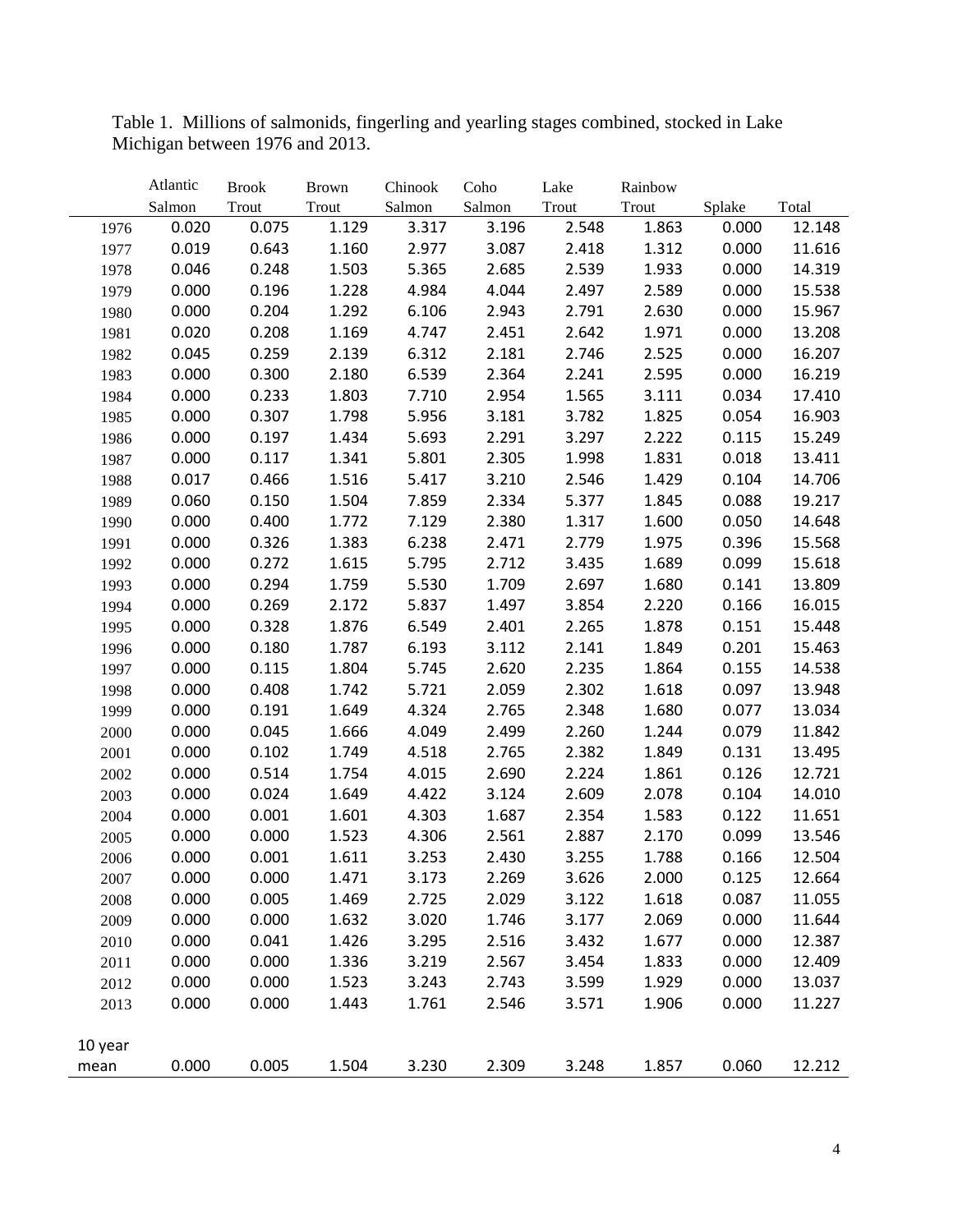Table 2. Total number of USFWS lake trout yearlings (Y) and fall fingerlings (FF) stocked in each priority stocking area within Lake Michigan in 2013. Strains stocked include Apostle Islands (SAW), Lewis Lake (LLW), Parry Sound (HLW), Seneca Lake (SLW), and Klondike Reef (SKW).

| Priority and             |                        |      | Number    |            | Life-Stage  | <b>CWT</b> | Off/on |
|--------------------------|------------------------|------|-----------|------------|-------------|------------|--------|
| Group Area               | <b>Stocking Site</b>   | Grid | Stocked   | Strain     |             | No.        | shore  |
| <b>First Priority</b>    |                        |      |           |            |             |            |        |
|                          |                        |      |           |            |             |            |        |
| Northern Refuge          | <b>Boulder Reef</b>    | 413  | 41,204    | <b>LLW</b> | Y           | 640455     | Off    |
| West Beaver Group        | <b>Boulder Reef</b>    | 413  | 41,067    | <b>SAW</b> | $\mathbf Y$ | 640461     | Off    |
|                          | <b>Boulder Reef</b>    | 413  | 40,861    | <b>SLW</b> | Y           | 640467     | Off    |
|                          | Gull Island Shoal      | 414  | 41,005    | <b>LLW</b> | Y           | 640462     | Off    |
|                          | Gull Island Shoal      | 414  | 40,925    | <b>SAW</b> | $\mathbf Y$ | 640460     | Off    |
|                          | Gull Island Shoal      | 414  | 41,034    | <b>SLW</b> | $\mathbf Y$ | 640466     | Off    |
|                          | High Island            | 314  | 40,718    | <b>HPW</b> | $\mathbf Y$ | 640463     | Off    |
|                          | High Island            | 314  | 41,011    | <b>LLW</b> | $\mathbf Y$ | 640472     | Off    |
|                          | High Island            | 314  | 41,336    | <b>SLW</b> | Y           | 640470     | Off    |
|                          | <b>Trout Island</b>    | 314  | 39,629    | <b>HPW</b> | $\mathbf Y$ | 640457     | Off    |
|                          | <b>Trout Island</b>    | 314  | 41,267    | <b>LLW</b> | $\mathbf Y$ | 640474     | Off    |
|                          | <b>Trout Island</b>    | 314  | 39,129    | <b>SLW</b> | Y           | 640471     | Off    |
|                          |                        |      |           |            |             |            |        |
|                          |                        |      |           |            |             |            |        |
| Northern Refuge          | Dahlia Shoal           | 417  | 68,783    | <b>LLW</b> | Y           | 640415     | Off    |
| <b>East Beaver Group</b> | Dahlia Shoal           | 417  | 68,369    | <b>SAW</b> | Y           | 640411     | Off    |
|                          | Dahlia Shoal           | 417  | 69,053    | <b>SLW</b> | $\mathbf Y$ | 640410     | Off    |
|                          | Hog Island Reef        | 317  | 68,850    | <b>LLW</b> | $\mathbf Y$ | 640414     | Off    |
|                          | Hog Island Reef        | 317  | 72,635    | <b>SAW</b> | $\mathbf Y$ | 640409     | Off    |
|                          | Hog Island Reef        | 317  | 68,666    | <b>SLW</b> | $\mathbf Y$ | 640408     | Off    |
|                          | Ile aux Galets         | 317  | 68,910    | <b>LLW</b> | $\mathbf Y$ | 640416     | Off    |
|                          | Ile aux Galets         | 317  | 68,636    | <b>SAW</b> | Y           | 640412     | Off    |
|                          | Ile aux Galets         | 317  | 68,449    | <b>SLW</b> | Y           | 640413     | Off    |
|                          |                        |      |           |            |             |            |        |
|                          |                        |      |           |            |             |            |        |
| Northern Refuge          | Big Reef               | 516  | 40,572    | <b>HPW</b> | Y           | 640456     | Off    |
| Charlevoix Group         | <b>Big Reef</b>        | 516  | 41,813    | <b>LLW</b> | Y           | 640473     | Off    |
|                          | Big Reef               | 516  | 40,877    | <b>SLW</b> | Y           | 640469     | Off    |
|                          | Irishmen's Ground      | 517  | 41,472    | <b>HPW</b> | Y           | 640487     | Off    |
|                          | Irishmen's Ground      | 517  | 41,359    | <b>LLW</b> | $\mathbf Y$ | 640458     | Off    |
|                          | Irishmen's Ground      | 517  | 41,569    | <b>SLW</b> | Y           | 640486     | Off    |
|                          | Middle Ground          | 514  | 40,550    | <b>HPW</b> | Y           | 640459     | Off    |
|                          | Middle Ground          | 514  | 41,388    | <b>LLW</b> | $\mathbf Y$ | 640465     | Off    |
|                          | Middle Ground          | 514  | 40,950    | <b>SLW</b> | $\mathbf Y$ | 640468     | Off    |
|                          |                        |      |           |            |             |            |        |
|                          | <b>First Priority</b>  |      |           |            |             |            |        |
|                          | <b>Northern Refuge</b> |      |           |            |             |            |        |
|                          | <b>Subtotal</b>        |      | 1,482,087 |            | $\mathbf Y$ |            |        |
|                          |                        |      |           |            |             |            |        |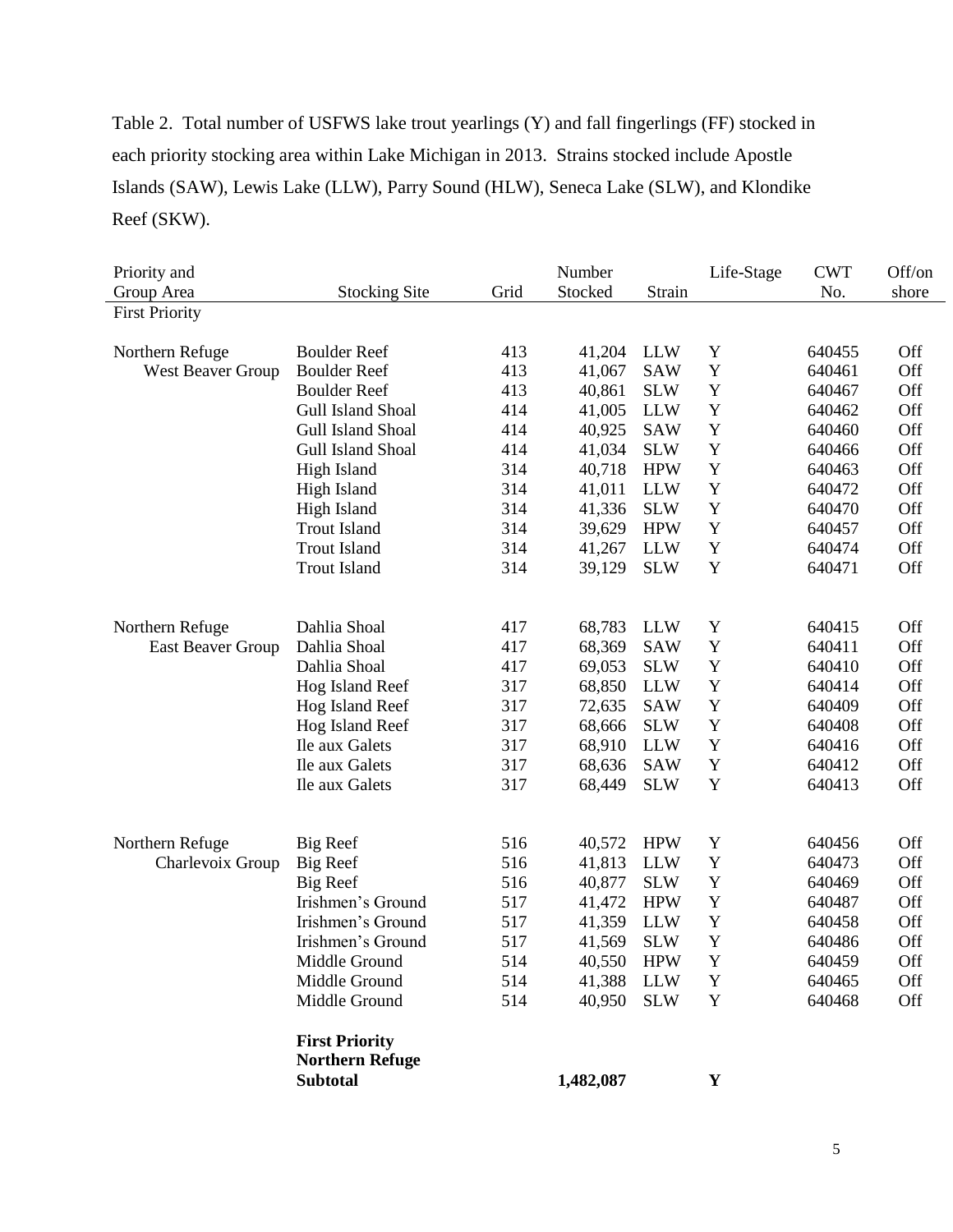| Southern Refuge              | Julian's Reef                             | 2403 | 62,187               | <b>LLW</b> | $\mathbf Y$ | 640495 | Off       |
|------------------------------|-------------------------------------------|------|----------------------|------------|-------------|--------|-----------|
| Mid-Lake Deep Reefs          | Julian's Reef                             | 2403 | 61,834               | <b>SLW</b> | $\mathbf Y$ | 640494 | Off       |
|                              | Northeast Reef                            | 1803 | 181,358              | <b>SLW</b> | $\mathbf Y$ | 640501 | Off       |
|                              | Northeast Reef                            | 1803 | 112,382              | <b>SKW</b> | Y           | 640497 | Off       |
|                              | Northeast Reef                            | 1803 | 16,160               | <b>SKW</b> | Y           | 640165 | Off       |
|                              | Sheboygan Reef                            | 1706 | 205,936              | <b>SLW</b> | Y           | 640499 | Off       |
|                              | Sheboygan Reef                            | 1706 | 103,422              | <b>SLW</b> | $\mathbf Y$ | 640498 | Off       |
|                              | <b>First Priority</b>                     |      | 743,279              |            | $\mathbf Y$ |        |           |
|                              | <b>Southern Refuge</b><br><b>Subtotal</b> |      |                      |            |             |        |           |
| <b>Second Priority Areas</b> |                                           |      |                      |            |             |        |           |
| IN                           | Michigan City                             | 2707 | 42,386               | <b>LLW</b> | Y           | 640464 | On        |
| IN                           | Michigan City                             | 2707 | 52,015               | <b>LLW</b> | FF          | 640485 | On        |
| MM4                          | Elk Rapids                                | 816  | 89,987               | <b>LLW</b> | $\mathbf Y$ | 640454 | Off       |
| MM4                          | <b>GTB</b> Shoal                          | 716  | 54,510               | <b>LLW</b> | $\mathbf Y$ | 640454 | Off       |
| MM4                          | Old Mission                               | 716  | 74,974               | <b>LLW</b> | $\mathbf Y$ | 640454 | Off       |
| MM4                          | <b>Torch Lake</b>                         | 716  | 89,647               | <b>LLW</b> | $\mathbf Y$ | 640454 | Off       |
| MM <sub>5</sub>              | Good Harbor                               | 814  | 103,168              | <b>SLW</b> | $\mathbf Y$ | 640417 | Off       |
| MM <sub>5</sub>              | Point Betsie                              | 911  | 102,377              | <b>LLW</b> | $\mathbf Y$ | 640480 | Off       |
| MM <sub>6</sub>              | Ludington CGS                             | 1410 | 41,004               | <b>LLW</b> | $\mathbf Y$ | 640479 | On        |
| MM <sub>6</sub>              | Manistee Harbor                           | 1210 | 40,875               | <b>LLW</b> | Y           | 640479 | On        |
| MM7                          | <b>Grand Haven</b>                        | 1911 | 50,705               | <b>LLW</b> | $\rm FF$    | 640485 | On        |
| MM <sub>8</sub>              | New Buffalo                               | 2708 | 100,000              | <b>SLW</b> | FF          | 640502 | On        |
| MM <sub>8</sub>              | South Haven                               | 2311 | 100,183              | <b>LLW</b> | FF          | 640485 | On        |
| WM3                          | <b>Sturgeon Bay CGS</b>                   | 905  | 51,147               | <b>SLW</b> | $\mathbf Y$ | 640496 | On        |
| WM4                          | Kewaunee                                  | 1104 | 14,096               | <b>SLW</b> | $\mathbf Y$ | 640496 | On        |
| WM4                          | Kewaunee                                  | 1104 | 11,036               | <b>HPW</b> | $\rm FF$    | 640502 | On        |
| WM4                          | Kewaunee                                  | 1104 | 8,439                | <b>LLW</b> | FF          | 640502 | On        |
| WM4                          | Kewaunee                                  | 1104 | 12,983               | <b>SAW</b> | $\rm FF$    | 640502 | On        |
| WM4                          | Kewaunee                                  | 1104 | 69,915               | <b>SLW</b> | FF          | 640502 | On        |
| WM4                          | Manitowoc                                 | 1303 | 34,493               | <b>HPW</b> | FF          | 640502 | On        |
| WM4                          | Manitowoc                                 | 1303 | 26,377               | <b>LLW</b> | FF          | 640502 | On        |
| WM4                          | Manitowoc                                 | 1303 | 40,581               | <b>SAW</b> | FF          | 640502 | On        |
|                              | WM6 Wind Point Bender Park                | 2102 | 24,450               | <b>SLW</b> | $\mathbf Y$ | 640496 | <b>On</b> |
| WM <sub>6</sub>              | Wind Point Shoal                          | 2102 | 46,120               | <b>SLW</b> | FF          | 640502 | On        |
|                              | <b>Secondary Zone</b>                     |      |                      |            |             |        |           |
|                              | <b>Subtotals</b>                          |      | 728,621              |            | Y           |        |           |
|                              |                                           |      | 552,847              |            | FF          |        |           |
|                              |                                           |      |                      |            |             |        |           |
|                              | <b>Total Stocked</b>                      |      | 2,953,987<br>552,487 |            | Y<br>FF     |        |           |
|                              |                                           |      | 3,506,469            |            | All stages  |        |           |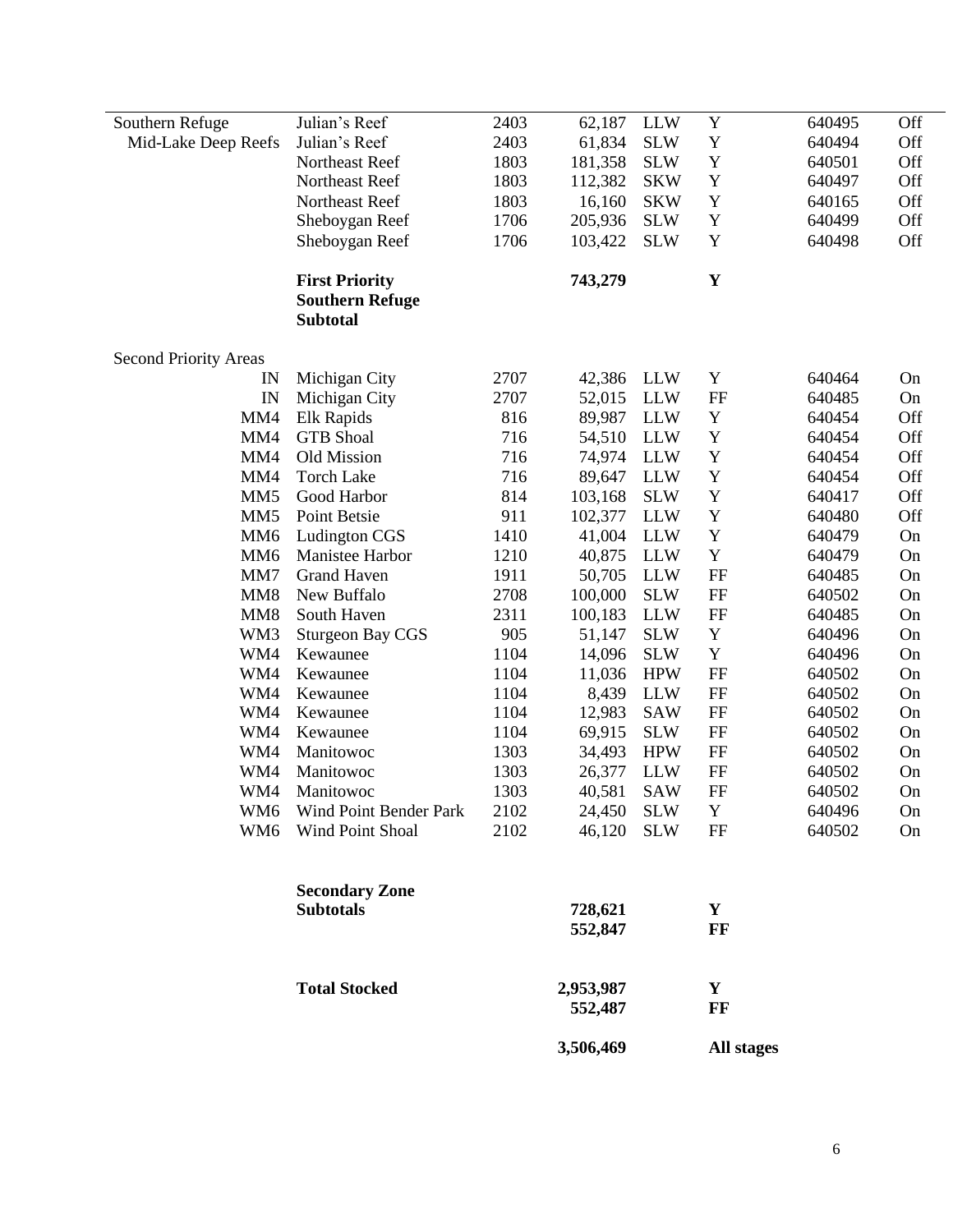Table 3. Millions of Service stocked yearling lake trout in Lake Michigan, by statistical district, between 1980 and 2013. Fish stocked in refuge areas, Northern Refuge (NR) and Southern Refuge (SR), are included in the statistical district totals and do not represent additional fish stocked.

|      |       |       |                 |                 |       |                 | <b>Statistical District</b> |       |       |       |                 |       |                           |              |           | Refuge area |
|------|-------|-------|-----------------|-----------------|-------|-----------------|-----------------------------|-------|-------|-------|-----------------|-------|---------------------------|--------------|-----------|-------------|
| Year | MM123 | MM4   | MM <sub>5</sub> | MM <sub>6</sub> | MM7   | MM <sub>8</sub> | WM1,2                       | WM3   | WM4   | WM5   | WM <sub>6</sub> | ILL   | $\ensuremath{\text{IND}}$ | <b>TOTAL</b> | <b>NR</b> | <b>SR</b>   |
| 1980 | 0.319 | 0.200 | 0.117           | 0.202           | 0.200 | 0.148           | 0.000                       | 0.400 | 0.193 | 0.340 | 0.080           | 0.087 | 0.174                     | 2.461        | 0.083     | 0.199       |
| 1981 | 0.049 | 0.000 | 0.075           | 0.210           | 0.231 | 0.200           | 0.000                       | 0.213 | 0.160 | 0.193 | 0.050           | 0.124 | 0.124                     | 1.628        | 0.000     | 0.093       |
| 1982 | 0.075 | 0.000 | 0.075           | 0.226           | 0.423 | 0.182           | 0.000                       | 0.218 | 0.150 | 0.229 | 0.050           | 0.152 | 0.153                     | 1.932        | 0.000     | 0.281       |
| 1983 | 0.096 | 0.154 | 0.101           | 0.246           | 0.796 | 0.180           | 0.000                       | 0.202 | 0.111 | 0.000 | 0.000           | 0.166 | 0.157                     | 2.210        | 0.025     | 0.502       |
| 1984 | 0.000 | 0.062 | 0.000           | 0.080           | 0.332 | 0.200           | 0.000                       | 0.217 | 0.000 | 0.000 | 0.000           | 0.100 | 0.108                     | 1.099        | 0.000     | 0.282       |
| 1985 | 0.564 | 0.374 | 0.143           | 0.222           | 0.000 | 0.000           | 0.000                       | 0.361 | 0.000 | 0.775 | 0.000           | 0.123 | 0.000                     | 2.562        | 0.000     | 0.775       |
| 1986 | 0.924 | 0.180 | 0.150           | 0.070           | 0.000 | 0.000           | 0.000                       | 0.367 | 0.000 | 0.684 | 0.000           | 0.100 | 0.000                     | 2.474        | 0.703     | 0.684       |
| 1987 | 0.746 | 0.060 | 0.000           | 0.000           | 0.000 | 0.000           | 0.000                       | 0.351 | 0.000 | 0.714 | 0.000           | 0.102 | 0.000                     | 1.973        | 0.746     | 0.714       |
| 1988 | 0.767 | 0.152 | 0.130           | 0.000           | 0.270 | 0.000           | 0.000                       | 0.192 | 0.000 | 0.274 | 0.000           | 0.100 | 0.000                     | 1.885        | 0.692     | 0.544       |
| 1989 | 0.772 | 0.166 | 0.157           | 0.000           | 0.300 | 0.000           | 0.000                       | 0.208 | 0.000 | 0.300 | 0.000           | 0.103 | 0.000                     | 2.006        | 0.688     | 0.600       |
| 1990 | 0.618 | 0.000 | 0.000           | 0.000           | 0.254 | 0.000           | 0.000                       | 0.000 | 0.000 | 0.445 | 0.000           | 0.000 | 0.000                     | 1.317        | 0.618     | 0.700       |
| 1991 | 1.096 | 0.229 | 0.344           | 0.000           | 0.216 | 0.000           | 0.000                       | 0.196 | 0.000 | 0.598 | 0.000           | 0.101 | 0.000                     | 2.779        | 0.878     | 0.722       |
| 1992 | 0.987 | 0.330 | 0.309           | 0.000           | 0.257 | 0.000           | 0.000                       | 0.200 | 0.000 | 0.578 | 0.000           | 0.100 | 0.000                     | 2.761        | 0.886     | 0.765       |
| 1993 | 0.994 | 0.330 | 0.308           | 0.000           | 0.166 | 0.096           | 0.000                       | 0.196 | 0.087 | 0.329 | 0.000           | 0.096 | 0.095                     | 2.697        | 0.894     | 0.495       |
| 1994 | 0.944 | 0.333 | 0.308           | 0.199           | 0.107 | 0.102           | 0.000                       | 0.197 | 0.000 | 0.210 | 0.000           | 0.097 | 0.000                     | 2.496        | 0.870     | 0.317       |
| 1995 | 0.729 | 0.188 | 0.055           | 0.139           | 0.245 | 0.230           | 0.000                       | 0.123 | 0.086 | 0.247 | 0.000           | 0.060 | 0.058                     | 2.159        | 0.655     | 0.372       |
| 1996 | 0.578 | 0.198 | 0.185           | 0.119           | 0.161 | 0.169           | 0.000                       | 0.122 | 0.064 | 0.255 | 0.000           | 0.061 | 0.060                     | 1.971        | 0.515     | 0.302       |
| 1997 | 0.570 | 0.205 | 0.207           | 0.128           | 0.283 | 0.063           | 0.000                       | 0.121 | 0.122 | 0.267 | 0.060           | 0.120 | 0.089                     | 2.235        | 0.510     | 0.308       |
| 1998 | 0.621 | 0.219 | 0.205           | 0.126           | 0.166 | 0.194           | 0.000                       | 0.115 | 0.136 | 0.330 | 0.065           | 0.060 | 0.066                     | 2.302        | 0.451     | 0.299       |
| 1999 | 0.610 | 0.215 | 0.213           | 0.121           | 0.167 | 0.197           | 0.000                       | 0.118 | 0.118 | 0.327 | 0.054           | 0.064 | 0.068                     | 2.274        | 0.509     | 0.302       |
| 2000 | 0.610 | 0.285 | 0.200           | 0.120           | 0.161 | 0.181           | 0.000                       | 0.116 | 0.116 | 0.296 | 0.114           | 0.000 | 0.061                     | 2.260        | 0.535     | 0.290       |
| 2001 | 0.589 | 0.245 | 0.227           | 0.141           | 0.064 | 0.207           | 0.000                       | 0.154 | 0.130 | 0.433 | 0.062           | 0.059 | 0.072                     | 2.382        | 0.514     | 0.305       |
| 2002 | 0.576 | 0.258 | 0.168           | 0.060           | 0.063 | 0.120           | 0.000                       | 0.120 | 0.000 | 0.435 | 0.065           | 0.061 | 0.060                     | 1.987        | 0.512     | 0.202       |
| 2003 | 0.567 | 0.273 | 0.228           | 0.131           | 0.060 | 0.239           | 0.000                       | 0.119 | 0.120 | 0.430 | 0.056           | 0.061 | 0.070                     | 2.354        | 0.359     | 0.204       |
| 2004 | 0.677 | 0.241 | 0.197           | 0.120           | 0.060 | 0.256           | 0.000                       | 0.108 | 0.057 | 0.515 | 0.063           | 0.060 | 0.000                     | 2.354        | 0.618     | 0.307       |
| 2005 | 0.976 | 0.207 | 0.200           | 0.230           | 0.060 | 0.234           | 0.000                       | 0.081 | 0.136 | 0.437 | 0.060           | 0.063 | 0.066                     | 2.750        | 0.596     | 0.303       |
| 2006 | 1.177 | 0.183 | 0.192           | 0.120           | 0.057 | 0.183           | 0.000                       | 0.095 | 0.162 | 0.412 | 0.061           | 0.068 | 0.060                     | 2.770        | 0.496     | 0.302       |
| 2007 | 1.080 | 0.478 | 0.354           | 0.121           | 0.060 | 0.179           | 0.000                       | 0.121 | 0.111 | 0.425 | 0.058           | 0.056 | 0.060                     | 3.103        | 0.740     | 0.363       |
| 2008 | 1.178 | 0.344 | 0.192           | 0.133           | 0.038 | 0.057           | 0.000                       | 0.056 | 0.057 | 0.613 | 0.050           | 0.127 | 0.038                     | 2.882        | 0.461     | 0.613       |
| 2009 | 1.442 | 0.234 | 0.108           | 0.076           | 0.000 | 0.000           | 0.000                       | 0.041 | 0.010 | 0.613 | 0.026           | 0.118 | 0.022                     | 2.691        | 0.661     | 0.571       |
| 2010 | 1.483 | 0.316 | 0.142           | 0.072           | 0.000 | 0.000           | 0.000                       | 0.059 | 0.019 | 0.614 | 0.047           | 0.120 | 0.038                     | 2.910        | 0.842     | 0.614       |
| 2011 | 1.478 | 0.292 | 0.124           | 0.083           | 0.000 | 0.000           | 0.000                       | 0.047 | 0.015 | 0.617 | 0.028           | 0.122 | 0.042                     | 2.848        | 0.729     | 0.617       |
| 2012 | 1.494 | 0.307 | 0.210           | 0.082           | 0.000 | 0.000           | 0.000                       | 0.051 | 0.015 | 0.610 | 0.027           | 0.126 | 0.042                     | 2.965        | 0.743     | 0.603       |
| 2013 | 1.482 | 0.309 | 0.206           | 0.082           | 0.000 | 0.000           | 0.000                       | 0.051 | 0.014 | 0.619 | 0.024           | 0.124 | 0.042                     | 2.954        | 0.735     | 0.619       |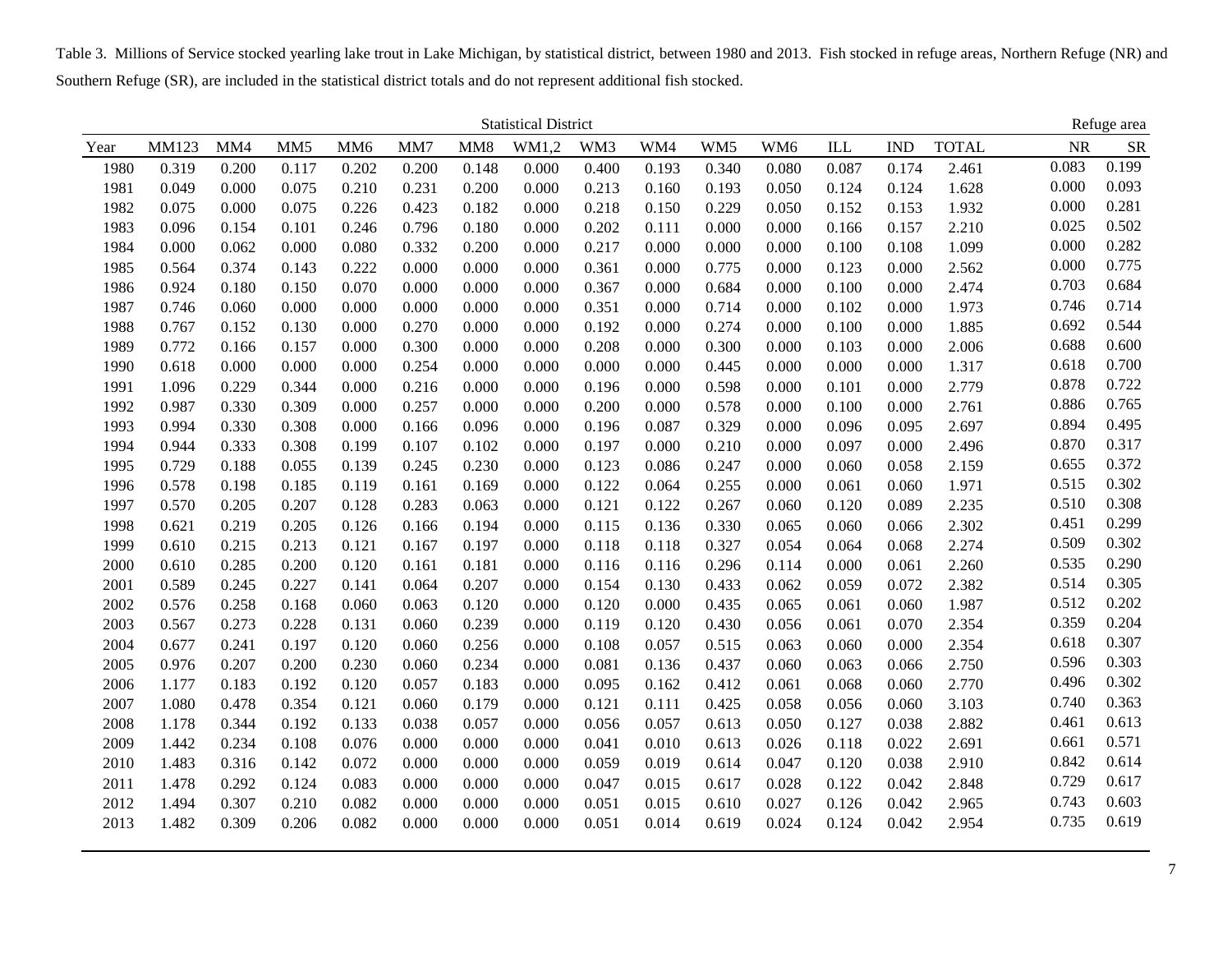|         | <b>Brook</b> | <b>Brown</b> | Chinook   | Coho      | Lake                         | Rainbow   |         |
|---------|--------------|--------------|-----------|-----------|------------------------------|-----------|---------|
| Year    | trout        | trout        | salmon    | salmon    | trout                        | trout     | Splake  |
| 1976    | 6,900        | 298,212      | 1,291,840 | 716,773   |                              | 999,629   |         |
| 1977    | 643,352      | 802,193      | 912,608   | 491,346   |                              | 712,031   |         |
| 1978    | 242,625      | 1,233,101    | 2,017,149 | 499,300   |                              | 622,642   |         |
| 1979    | 187,330      | 959,542      | 1,963,811 | 319,865   |                              | 1,211,340 |         |
| 1980    | 184,900      | 1,046,493    | 2,429,500 | 491,876   | ÷,                           | 1,146,838 |         |
| 1981    | 199,867      | 1,014,198    | 1,848,260 | 318,500   | $\qquad \qquad -$            | 996,752   |         |
| 1982    | 259,000      | 1,820,693    | 2,520,700 | 216,040   | 49,417                       | 1,041,628 |         |
| 1983    | 300,158      | 1,554,818    | 2,791,700 | 356,500   | 31,480                       | 1,492,804 |         |
| 1984    | 225,042      | 1,184,934    | 2,891,850 | 551,494   | 20,440                       | 1,380,834 | 34,160  |
| 1985    | 307,065      | 1,170,070    | 2,740,800 | 1,044,222 |                              | 431,891   | 54,488  |
| 1986    | 188,296      | 882,934      | 2,377,567 | 267,171   | 76,000                       | 801,044   | 115,000 |
| 1987    | 94,777       | 836,762      | 2,263,484 | 624,432   |                              | 562,192   |         |
| 1988    | 466,486      | 1,020,904    | 1,409,293 | 1,019,866 |                              | 307,678   | 28,880  |
| 1989    | 150,100      | 972,699      | 2,713,891 | 511,286   |                              | 495,281   |         |
| 1990    | 315,148      | 1,229,055    | 2,379,331 | 498,355   |                              | 460,591   |         |
| 1991    | 326,100      | 981,523      | 1,734,618 | 402,804   |                              | 586,922   | 147,000 |
| 1992    | 272,420      | 1,228,615    | 1,523,139 | 568,519   |                              | 569,380   | 43,830  |
| 1993    | 294,094      | 1,333,311    | 1,600,120 |           |                              | 679,181   | 40,000  |
| 1994    | 268,586      | 1,261,136    | 1,548,557 | 457,249   |                              | 798,327   | 71,700  |
| 1995    | 327,957      | 1,325,118    | 1,901,420 | 722,081   |                              | 553,441   |         |
| 1996    | 167,794      | 1,301,118    | 1,726,957 | 563,588   |                              | 565,880   | 69,912  |
| 1997    | 114,530      | 1,279,830    | 1,917,116 | 514,712   | ÷,                           | 569,950   | 40,000  |
| 1998    | 307,765      | 1,242,769    | 1,591,539 | 504,894   |                              | 533,092   | 22,000  |
| 1999    | 190,669      | 1,181,306    | 1,308,766 | 520,224   |                              | 521,351   | 26,667  |
| 2000    | 44,580       | 1,056,347    | 1,010,830 | 253,712   |                              | 197,940   |         |
| 2001    | 101,500      | 1,257,559    | 1,502,607 | 512,774   |                              | 641,747   | 54,502  |
| 2002    | 50,388       | 1,211,758    | 1,419,303 | 595,491   |                              | 545,539   | 28,509  |
| 2003    | 23,877       | 1,080,538    | 1,511,206 | 540,145   | $\qquad \qquad \blacksquare$ | 758,275   | 22,086  |
| 2004    |              | 1,021,711    | 1,502,885 | 484,840   |                              | 430,601   | 43,859  |
| 2005    |              | 952,104      | 1,475,456 | 515,978   |                              | 553,861   | 16,259  |
| 2006    |              | 1,009,330    | 1,166,185 | 387,639   |                              | 578,444   | 80,056  |
| 2007    |              | 994,566      | 1,112,683 | 610,282   |                              | 705,133   | 44,352  |
| 2008    |              | 885,728      | 725,605   | 282,930   |                              | 393,297   |         |
| 2009    |              | 934,420      | 995,804   | 344,471   |                              | 636,329   |         |
| 2010    | 40,546       | 735,493      | 1,234,994 | 345,464   |                              | 446,247   |         |
| 2011    |              | 704,755      | 1,127,575 | 433,348   |                              | 436,427   |         |
| 2012    |              | 722,800      | 1,175,925 | 542,554   |                              | 398,547   |         |
| 2013    |              | 609,743      | 802,091   | 383,732   |                              | 410,973   |         |
|         |              |              |           |           |                              |           |         |
| 10 year |              |              |           |           |                              |           |         |
| mean    | 4,055        | 857,065      | 1,131,920 | 433,124   |                              | 498,986   | 18,453  |

Table 4. Number of fingerling and yearling salmonids, excluding USFWS stocked lake trout, stocked in Wisconsin waters of Lake Michigan, 1976 – 2013.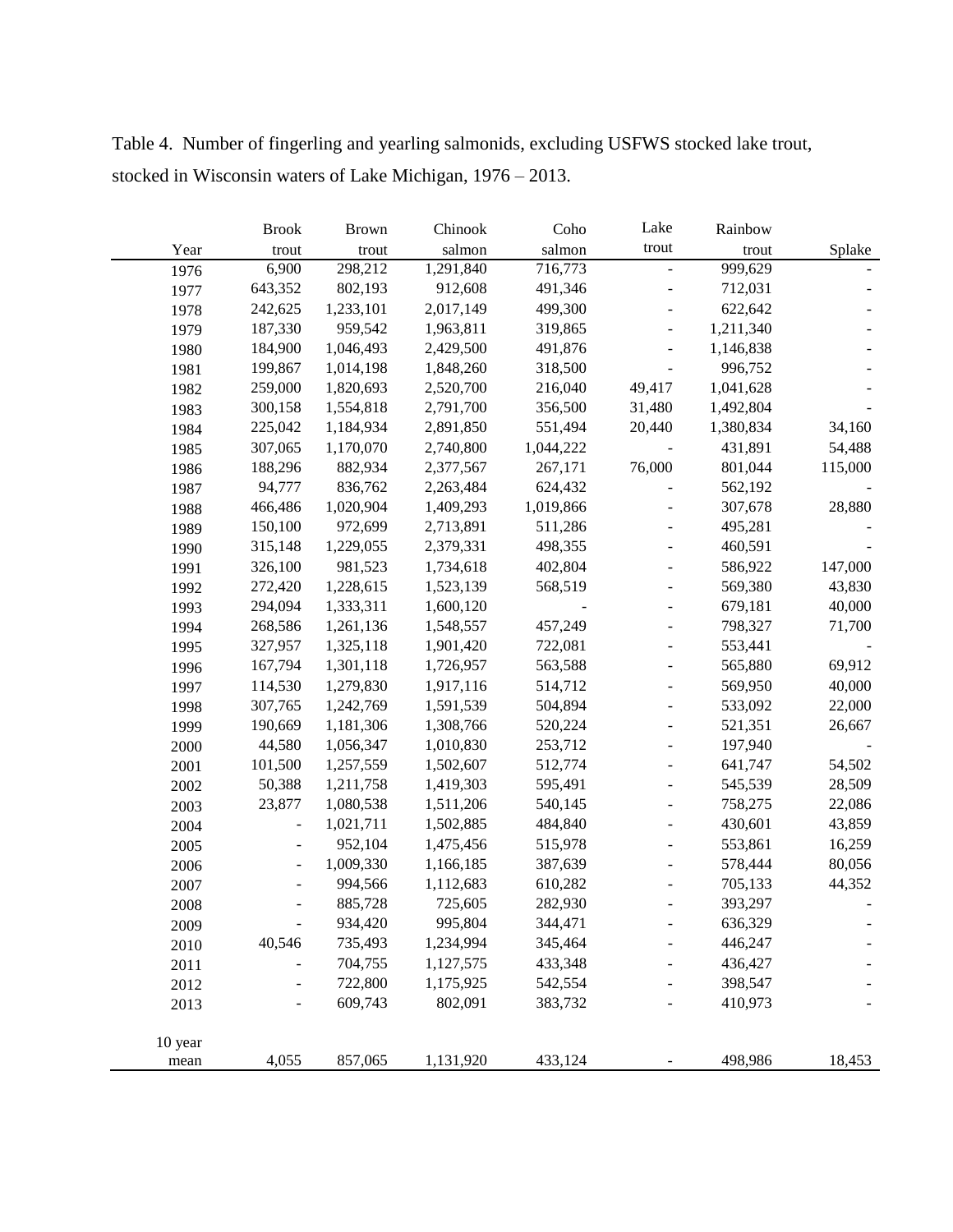|         | <b>Brook</b> | <b>Brown</b> | Chinook | Coho    | Lake    | Rainbow |
|---------|--------------|--------------|---------|---------|---------|---------|
| Year    | trout        | trout        | salmon  | salmon  | trout   | trout   |
| 1976    | 6,420        | 94,265       | 141,999 | 80,261  |         | 45,254  |
| 1977    |              | 42,200       | 346,696 | 102,742 |         | 276,164 |
| 1978    | 5,000        | 13,380       | 611,351 | 278,780 |         | 39,848  |
| 1979    | 8,260        | 1,000        | 183,090 | 289,440 |         | 215,448 |
| 1980    | 19,500       | 23,762       | 152,181 | 39,000  |         | 112,880 |
| 1981    |              | 65,080       | 430,600 | 323,814 |         | 186,368 |
| 1982    |              | 18,300       | 793,270 | 158,675 |         | 169,950 |
| 1983    |              | 50,925       | 533,600 |         |         |         |
| 1984    |              | 88,452       | 537,750 | 276,800 |         | 164,678 |
| 1985    |              | 114,695      | 195,000 | 304,600 | 135,506 | 146,265 |
| 1986    |              | 59,324       | 215,000 | 312,191 | 111,000 | 151,908 |
| 1987    |              | 88,466       | 539,111 | 187,071 | 24,984  | 88,950  |
| 1988    |              | 94,695       | 456,805 | 297,272 | 66,548  | 116,097 |
| 1989    |              | 105,484      | 650,425 | 99,690  | 27,223  | 110,490 |
| 1990    |              |              | 479,400 | 302,600 |         |         |
| 1991    |              | 113,912      | 496,338 | 312,731 |         | 133,718 |
| 1992    |              | 100,107      | 352,669 | 308,581 |         | 105,271 |
| 1993    |              | 105,117      | 364,197 | 117,789 |         | 182,101 |
| 1994    |              | 100,528      | 285,583 | 328,004 |         | 74,625  |
| 1995    |              | 98,211       | 362,718 | 308,204 |         | 99,068  |
| 1996    |              | 85,160       | 124,950 | 305,581 |         | 50,071  |
| 1997    |              | 90,085       | 360,117 | 302,288 |         | 91,678  |
| 1998    |              | 100,000      | 366,172 | 305,835 |         | 102,983 |
| 1999    |              | 102,665      | 304,645 | 301,589 |         | 84,660  |
| 2000    |              | 100,000      | 305,706 | 302,300 |         | 100,000 |
| 2001    |              | 72,316       | 304,000 | 300,900 |         | 87,608  |
| 2002    |              | 100,000      | 305,341 | 300,992 |         | 106,464 |
| 2003    |              | 100,000      | 299,462 | 244,066 |         | 126,852 |
| 2004    |              | 70,000       | 302,673 | 300,076 |         | 112,723 |
| 2005    |              | 100,170      | 295,242 | 301,006 |         | 111,396 |
| 2006    |              | 57,568       | 251,612 | 304,242 |         | 105,203 |
| 2007    |              | 100,638      | 252,265 | 301,377 |         | 117,317 |
| 2008    |              | 100,145      | 254,009 | 282,208 |         | 107,043 |
| 2009    |              | 100,174      | 236,983 | 300,559 |         | 102,146 |
| 2010    |              | 104,954      | 251,143 | 308,805 |         | 112,249 |
| 2011    |              | 104,577      | 235,972 | 281,429 |         | 91,738  |
| 2012    |              | 99,496       | 253,234 | 300,745 |         | 101,422 |
| 2013    |              | 102,264      | 227,336 | 310,288 |         | 99,268  |
|         |              |              |         |         |         |         |
| 10 year |              |              |         |         |         |         |
| mean    |              | 93,999       | 256,047 | 299,074 |         | 106,051 |

Table 5. Number of fingerling and yearling salmonids, excluding USFWS stocked lake trout, stocked in Illinois waters of Lake Michigan, 1976 – 2013.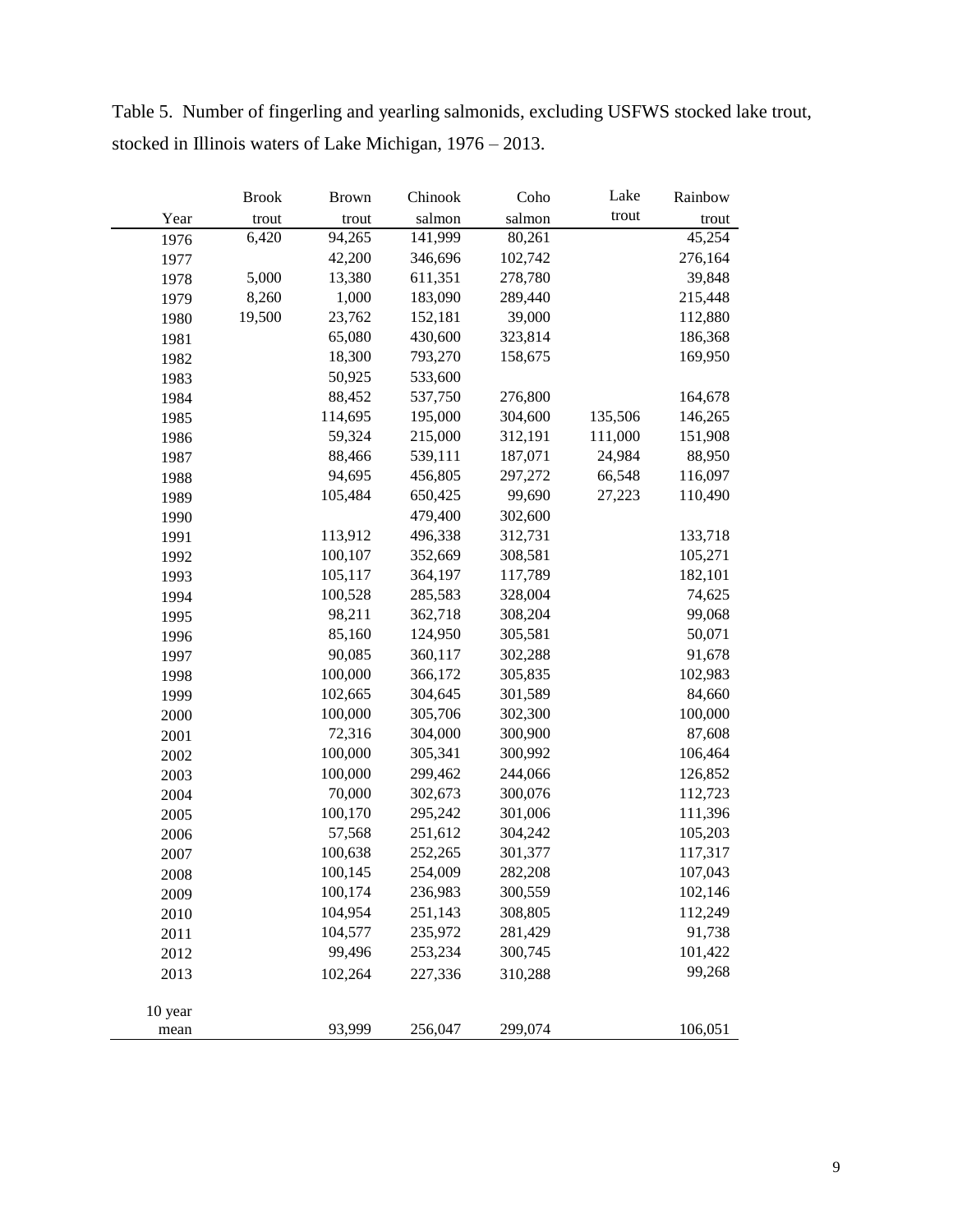|         | Brown   | Chinook | Coho    | Rainbow |
|---------|---------|---------|---------|---------|
| Year    | trout   | salmon  | salmon  | trout   |
| 1976    | 199,000 | 38,000  | 179,473 | 217,069 |
| 1977    | 109,000 | 141,373 | 179,000 | 47,731  |
| 1978    | 131,010 | 213,209 | 105,000 | 129,739 |
| 1979    | 68,526  | 530,670 | 117,506 | 181,905 |
| 1980    | 116,125 | 621,351 | 169,486 | 69,803  |
| 1981    | 58,110  | 263,392 | 101,953 | 230,357 |
| 1982    |         | 313,071 | 160,381 | 247,709 |
| 1983    |         | 238,383 | 127,555 | 378,344 |
| 1984    |         | 405,912 | 156,304 | 258,822 |
| 1985    | 7,350   | 761,753 | 139,018 | 509,367 |
| 1986    |         | 697,658 | 132,854 | 635,700 |
| 1987    |         | 569,210 | 161,781 | 511,156 |
| 1988    |         | 879,839 | 160,365 | 461,345 |
| 1989    |         | 717,419 | 40,720  | 503,497 |
| 1990    |         | 630,236 | 114,153 | 538,788 |
| 1991    |         | 694,351 | 99,980  | 493,206 |
| 1992    |         | 504,231 | 100,765 | 411,787 |
| 1993    |         | 458,606 | 12,316  | 315,640 |
| 1994    |         | 536,964 | 84,397  | 568,057 |
| 1995    |         | 555,001 | 169,109 | 542,003 |
| 1996    |         | 571,569 | 357,027 | 577,620 |
| 1997    |         | 422,559 | 80,817  | 610,039 |
| 1998    |         | 593,512 | 148,320 | 464,034 |
| 1999    |         | 415,419 | 146,882 | 551,537 |
| 2000    |         | 417,776 | 157,748 | 374,548 |
| 2001    |         | 450,715 | 157,048 | 571,446 |
| 2002    | 35,000  | 253,000 | 224,797 | 605,181 |
| 2003    | 40,400  | 232,395 | 233,248 | 591,991 |
| 2004    | 46,238  | 237,052 | 236,026 | 465,220 |
| 2005    | 36,371  | 251,281 | 237,009 | 933,047 |
| 2006    | 42,900  | 225,131 | 79,018  | 491,417 |
| 2007    | 41,110  | 217,389 | 231,342 | 643,546 |
| 2008    | 22,556  | 215,770 | 248,667 | 572,000 |
| 2009    | 23,039  | 206,714 | 239,846 | 602,445 |
| 2010    | 35,053  | 232,789 | 252,186 | 566,170 |
| 2011    | 36,300  | 279,431 | 223,457 | 572,878 |
| 2012    | 71,125  | 222,457 | 148,797 | 742,779 |
| 2013    | 47,500  | 169,451 | 262,373 | 685,141 |
|         |         |         |         |         |
| 10 year |         |         |         |         |
| mean    | 40,219  | 225,747 | 215,872 | 627,464 |

Table 6. Number of fingerling and yearling salmonids, excluding USFWS stocked lake trout, stocked in Indiana waters<sup>1</sup> of Lake Michigan,  $1976 - 2013$ .

Footnotes: <sup>1</sup>Reported value represents IN DNR stocking totals which may be different than the total stocked in statistical district IND.